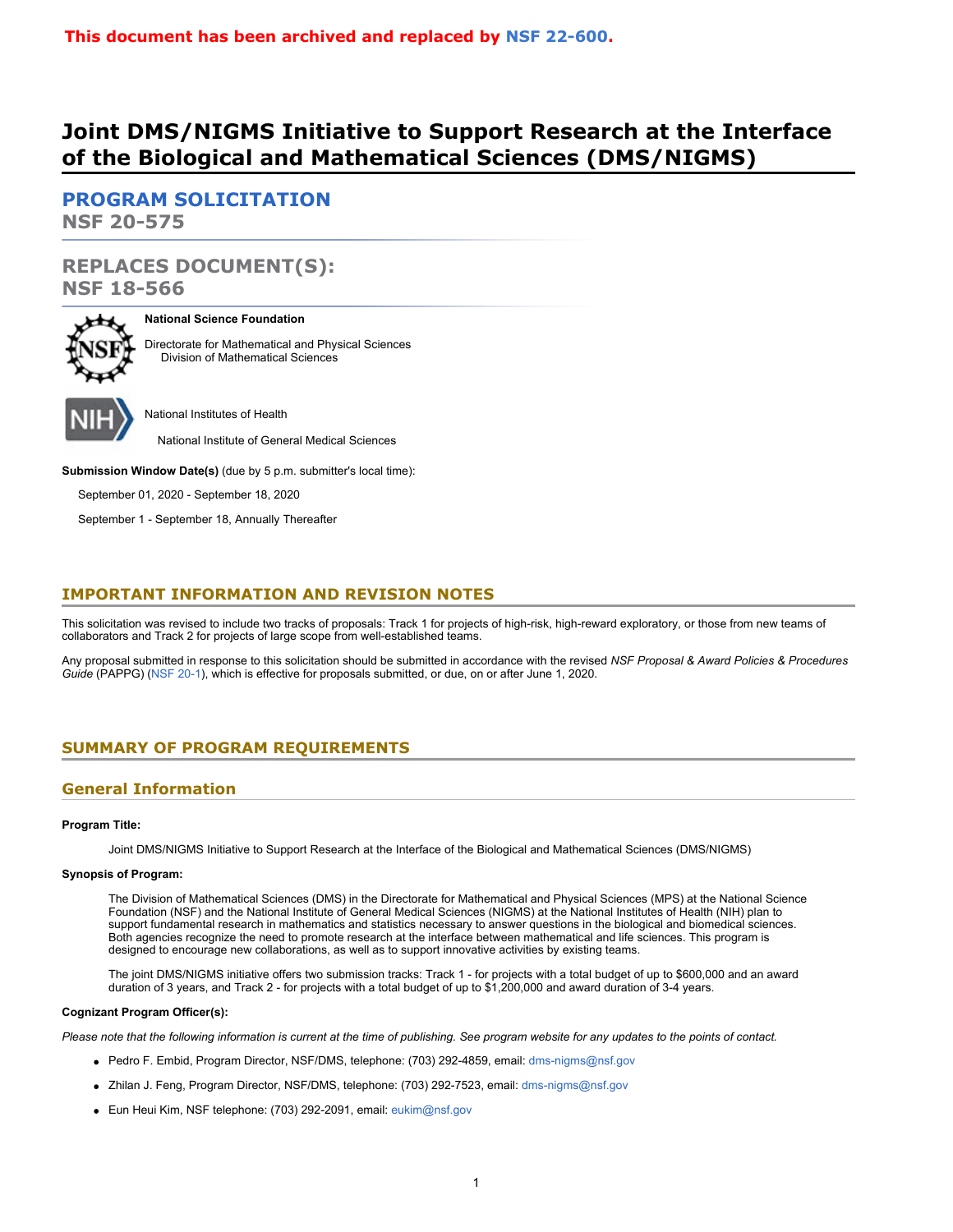- Peter Lyster, Program Director, NIH/NIGMS, telephone: (703) 819-6093, email: [lysterpe@nigms.nih.gov](mailto:lysterpe@nigms.nih.gov)
- Han Nguyen, Program Director, NIH/NIGMS, telephone: (301) 594-4640, email: [han.nguyen@nih.gov](mailto:han.nguyen@nih.gov)
- Huixia Wang, NSF/DMS, telephone: (703) 292-2279, email: [dms-nigms@nsf.gov](mailto:dms-nigms@nsf.gov)

#### **Applicable Catalog of Federal Domestic Assistance (CFDA) Number(s):**

- 47.049 --- Mathematical and Physical Sciences
- 93.859 --- National Institute of General Medical Sciences

# **Award Information**

**Anticipated Type of Award:** Standard Grant or Continuing Grant or R01 project (if the proposal is selected to be funded by NIGMS).

#### **Estimated Number of Awards:** 15 to 25

Approximately 15 to 25 awards from this competition may be made by either NSF or NIH at the option of the agencies, not the grantee. The number of awards will depend on the quality of received proposals and budget availability.

#### **Anticipated Funding Amount:** \$5,000,000

Up to \$5,000,000 per year for new proposals (up to \$2,000,000 from NSF and up to \$3,000,000 from NIGMS), subject to availability of funds and receipt of meritorious proposals. Track 1 – for projects of high-risk, high-reward exploratory, or those from new teams of collaborators, is expected to have a total budget of up to \$600,000 and an award duration of 3 years. Track 2 - for projects of large scope from well-established teams, is expected to have a total budget of up to \$1,200,000 and award duration of 3-4 years.

# **Eligibility Information**

#### **Who May Submit Proposals:**

The categories of proposers eligible to submit proposals to the National Science Foundation are identified in the NSF Proposal & Award Policies & Procedures Guide (PAPPG), Chapter I.E. Unaffiliated individuals are not eligible to submit proposals in response to this solicitation.

#### **Who May Serve as PI:**

There are no restrictions or limits.

#### **Limit on Number of Proposals per Organization:**

There are no restrictions or limits.

#### **Limit on Number of Proposals per PI or Co-PI:**

There are no restrictions or limits.

### **Proposal Preparation and Submission Instructions**

#### **A. Proposal Preparation Instructions**

- **Letters of Intent:** Not required
- **Preliminary Proposal Submission:** Not required
- **Full Proposals:**
	- Full Proposals submitted via FastLane: *NSF Proposal and Award Policies and Procedures Guide* (PAPPG) guidelines apply. The complete text of the PAPPG is available electronically on the NSF website at: https://www.nsf.gov/publications/pub\_summ.jsp?ods\_key=pappg
	- Full Proposals submitted via Research.gov: *NSF Proposal and Award Policies and Procedures Guide* (PAPPG) guidelines apply. The complete text of the PAPPG is available electronically on the NSF website at: [https://www.nsf.gov/publications/pub\\_summ.jsp?ods\\_key=pappg.](https://www.nsf.gov/publications/pub_summ.jsp?ods_key=pappg)
	- Full Proposals submitted via Grants.gov: *NSF Grants.gov Application Guide: A Guide for the Preparation and Submission of NSF Applications via Grants.gov* guidelines apply (Note: The *NSF Grants.gov Application Guide* is available on the Grants.gov website and on the NSF website at: [https://www.nsf.gov/publications/pub\\_summ.jsp?ods\\_key=grantsgovguide](https://www.nsf.gov/publications/pub_summ.jsp?ods_key=grantsgovguide)).

**B. Budgetary Information**

- **Cost Sharing Requirements:**
	- Inclusion of voluntary committed cost sharing is prohibited.
- **Indirect Cost (F&A) Limitations:**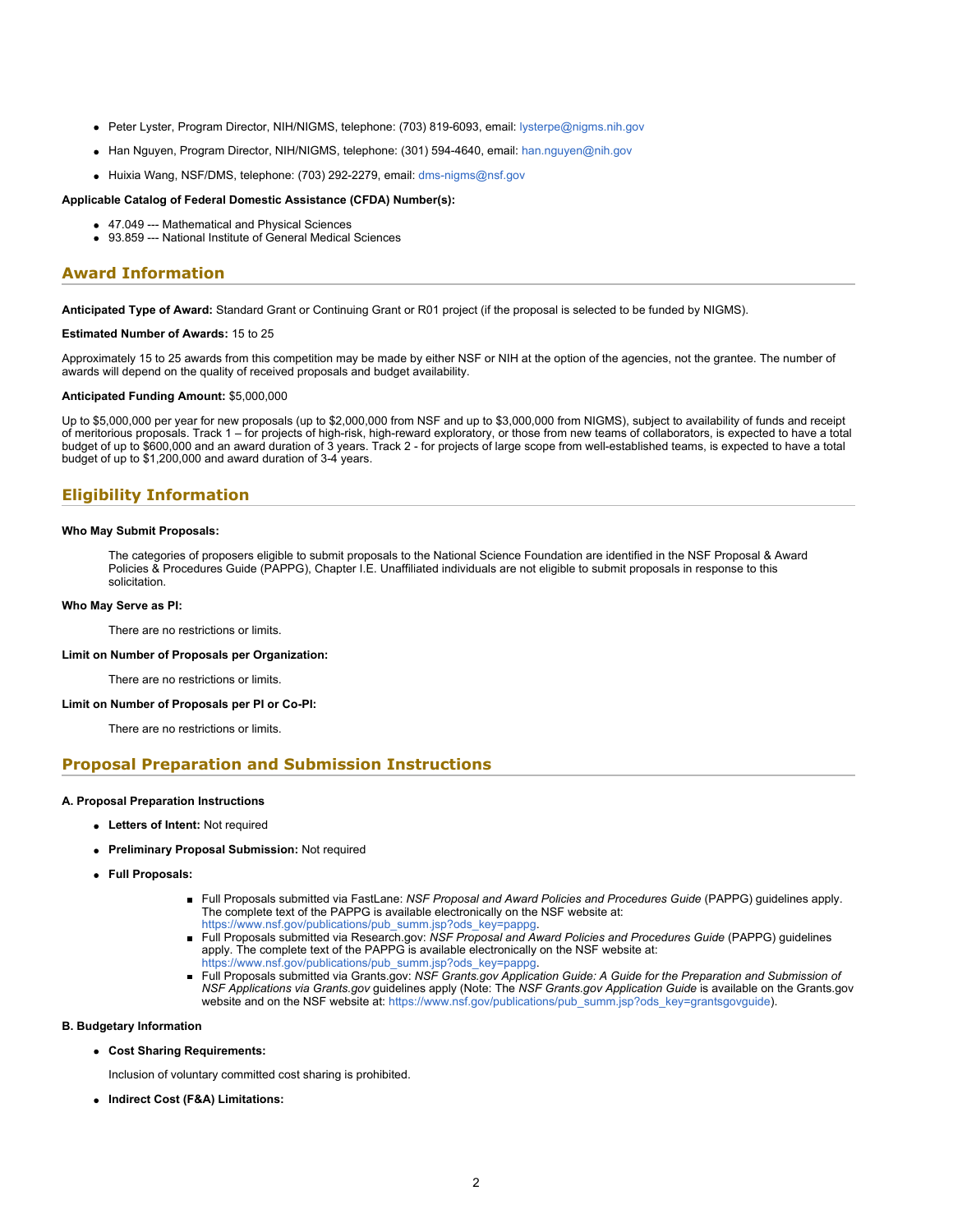Not Applicable

#### **Other Budgetary Limitations:**

Not Applicable

#### **C. Due Dates**

**Submission Window Date(s)** (due by 5 p.m. submitter's local time):

September 01, 2020 - September 18, 2020

September 1 - September 18, Annually Thereafter

### **Proposal Review Information Criteria**

#### **Merit Review Criteria:**

National Science Board approved criteria. Additional merit review criteria apply. Please see the full text of this solicitation for further information.

### **Award Administration Information**

#### **Award Conditions:**

Additional award conditions apply. Please see the full text of this solicitation for further information.

#### **Reporting Requirements:**

Additional reporting requirements apply. Please see the full text of this solicitation for further information.

# <span id="page-2-0"></span>**TABLE OF CONTENTS**

#### **[Summary of Program Requirements](#page-0-0)**

- I. **[Introduction](#page-2-1)**
- II. **[Program Description](#page-3-0)**
- III. **[Award Information](#page-3-1)**
- IV. **[Eligibility Information](#page-4-0)**
- V. **[Proposal Preparation and Submission Instructions](#page-4-1)**
	- A. [Proposal Preparation Instructions](#page-4-1)
	- B. [Budgetary Information](#page-5-0)
		- C. [Due Dates](#page-5-1)
- D. [FastLane/Research.gov/Grants.gov Requirements](#page-5-2)
- VI. **[NSF Proposal Processing and Review Procedures](#page-6-0)**
	- A. [Merit Review Principles and Criteria](#page-6-1)
		- B. [Review and Selection Process](#page-8-0)
- VII. **[Award Administration Information](#page-9-0)**
	- A. [Notification of the Award](#page-9-1)
	- B. [Award Conditions](#page-9-2)
	- C. [Reporting Requirements](#page-9-3)
- VIII. **[Agency Contacts](#page-9-4)**
- IX. **[Other Information](#page-10-0)**

# <span id="page-2-1"></span> **I. INTRODUCTION**

The extraordinary growth of available data has created tremendous opportunities for revolutionary mathematics-driven advances in biological and biomedical research. In this initiative, the National Institute of General Medical Sciences (NIGMS) and the National Science Foundation's Division of Mathematical Sciences (NSF/DMS) partner to promote research at the interface of the biological, biomedical, and mathematical sciences. The expertise of DMS in mathematical, computational, and statistical sciences and the complementary expertise of NIGMS in biological and biomedical research are expected to provide support for novel and transformative quantitative life sciences research.

This program is designed to support research in mathematics and statistics addressing important questions in the biological and biomedical sciences. Research projects that apply routine mathematical or statistical techniques to solve biological or biomedical problems are not appropriate for this competition, and they may be submitted to NIH through other mechanisms [\(https://grants.nih.gov/grants/oer.htm](https://grants.nih.gov/grants/oer.htm)). Similarly, mathematical, or statistical research projects that are not tied to any specific biological or biomedical problem should be submitted to the appropriate programs at NSF. Proposals designed to create new software tools based solely on existing models and methods will not be accepted in this competition. Additionally, proposals to create models to characterize and analyze a particular biosystem without novel advances in mathematics or statistics are very low priority for the program, and therefore, submission of such proposals are highly discouraged.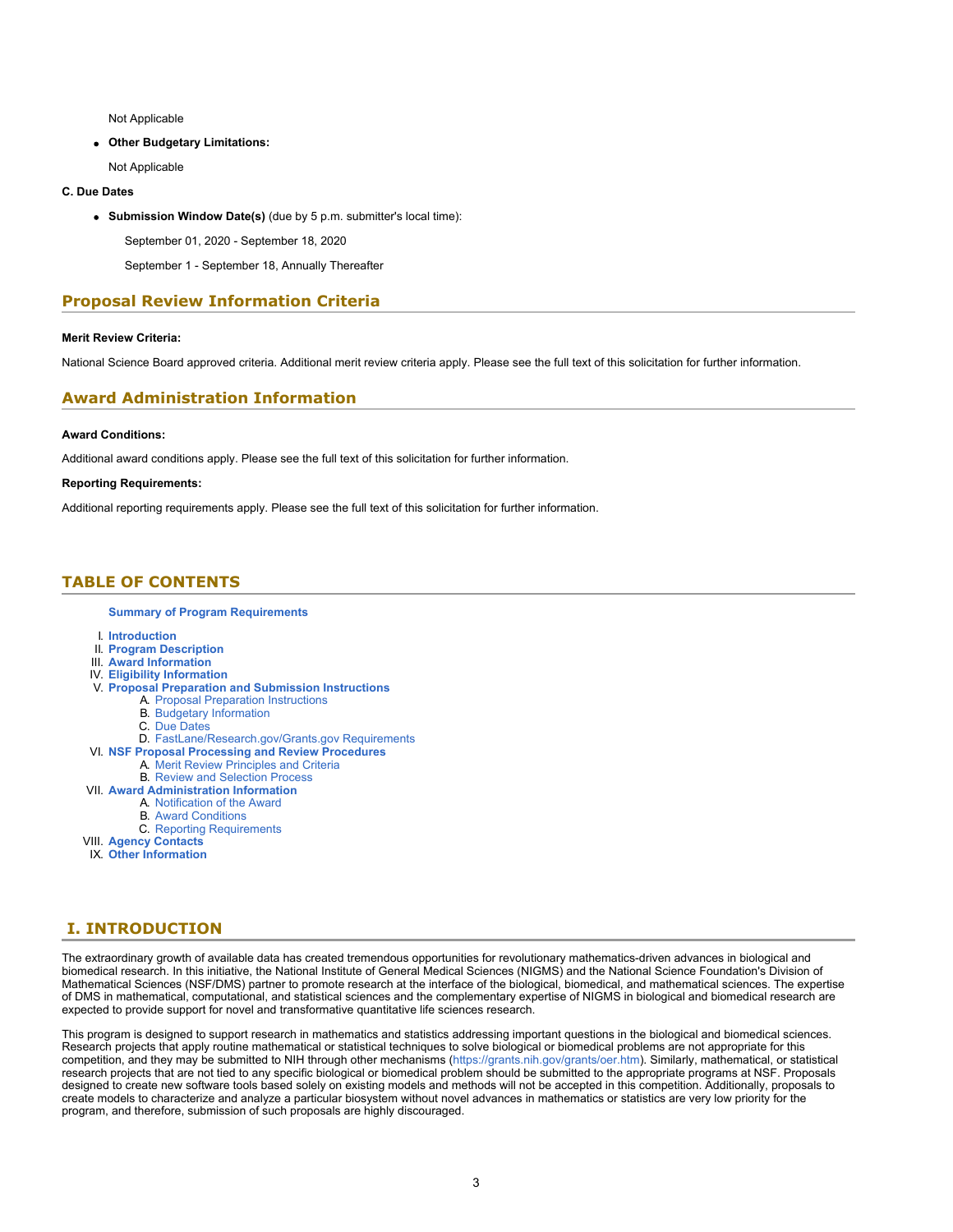Successful proposals are expected to address clearly stated biological/biomedical questions, make a compelling case for and develop innovative mathematical/computational/statistical methods or integrate disparate mathematical/computational/statistical fields, and articulate a well-defined plan for the mathematics or statistics to drive biological/biomedical discovery within the funded period. A direct relationship between a biological/biomedical application and the mathematical/computational/statistical work is required. Research collaborations that include scientists from both the life and mathematical science communities are expected. Proposals from single investigators must provide convincing evidence that the principal investigator has the necessary expertise in both mathematics/statistics and life sciences. While projects from existing collaborations are allowed, we strongly encourage exploratory, high-risk and high-reward Track 1 proposals from new teams of researchers.

All proposals in response to this solicitation must be responsive to one or more of the research areas of NIGMS [\(https://www.nigms.nih.gov/research](https://www.nigms.nih.gov/research-areas)[areas\)](https://www.nigms.nih.gov/research-areas). Proposals not conforming to these areas will be returned without review. Proposals that are of biological/biomedical nature but not within the scope of NIGMS (such as proposals that focus on a specific disease or physiological system) should be submitted to NIH under the parent FOA [\(https://grants.nih.gov/grants/guide/pa-files/PA-19-056.html](https://grants.nih.gov/grants/guide/pa-files/PA-19-056.html)).

**Note**: Proposals submitted to this solicitation for work based on topics or approaches for which the PI, co-PI or Senior Personnel previously received support from the joint DMS/NIGMS program will be returned without review.

# <span id="page-3-0"></span> **II. PROGRAM DESCRIPTION**

The Division of Mathematical Sciences (DMS) within the Directorate of Mathematical and Physical Sciences (MPS) and the National Institute of General Medical Sciences (NIGMS) anticipate supporting innovative research in the mathematical and statistical sciences motivated by biological and biomedical applications. Appropriate application areas of biological and biomedical sciences are those currently supported by the National Institute of General Medical Sciences (cf., [https://www.nigms.nih.gov/research-areas;](https://www.nigms.nih.gov/research-areas)<https://www.nigms.nih.gov/Research/specificareas/mathbio>).

Investigators are strongly encouraged to contact the Management Team via email [\(DMS-NIGMS@nsf.gov](mailto:DMS-NIGMS@nsf.gov)) before submitting a proposal to discuss suitability. Email inquiries should (i) identify the key personnel (PI, co-PI, and Senior Personnel) and their research expertise, (ii) provide a brief description of the biological/biomedical application and the novelty of the proposed quantitative approach, and (iii) address why the proposed study does not fall clearly within the scope of other NIH institutes, and why it is appropriate for the joint DMS/NIGMS program.

Mathematical scientists (pure, applied, computational, and/or statistical) and others capable of developing innovative methods and tools in mathematical sciences, are encouraged to apply. Successful projects to the joint DMS/NIGMS initiative are anticipated to impact and advance biological/biomedical research and lead to advances in the mathematical sciences. Interdisciplinary collaborations between mathematical/statistical and biological/biomedical scientists are expected and highly preferred.

Examples of relevant research areas/topics of inquiry to the joint DMS/NIGMS initiative include, but are not limited to:

- New mathematical, computational, and statistical methods that address the efficiency, robustness, quality control, uncertainty qualification, and reproducibility in biological and biomedical research
- Mechanistic and/or first principle-based modeling of biological/biomedical systems with novel mathematical or computational approaches
- Novel and foundational mathematical/computational/statistical approaches for data science research of complex biological/biomedical systems (e.g., unique data analysis approaches, new approaches for integrating multiple data types, data imputation, interpretable AI/ML/deep learning models, model validation, methods for model evaluation, transferable models, novel approaches for data cataloging and structuring for use in analysis)
- Parameter estimation, inference and uncertainty quantification for multi-scale deterministic and/or stochastic models for complex biological processes, model validation and robustness evaluation
- Predictive models from high-dimensional or sparse biological/biomedical data with uncertainty
- Integrated multiscale approaches for connecting multiple spatiotemporal scales

Special formatting and submission requirements for proposals to the joint DMS/NIGMS initiative are described under Proposal Preparation and Submission Instructions. PIs are strongly encouraged to read these guidelines carefully; proposals that do not strictly adhere to requirements will be returned without review.

DMS/NIGMS initiative provides two tracks that support projects of different scale and scope:

- DMS/NIGMS Track 1: This track provides support for projects with a total budget (including indirect costs) of up to \$600,000 and award duration of up to 3 years. Successful Track 1 projects are anticipated to be high-risk, high-reward exploratory projects, or those from new teams of collaborators with complementary research expertise.
- DMS/NIGMS Track 2: This track provides support for projects with a total budget (including indirect costs) of up to \$1,200,000 and award duration of 3-4 years.

This joint program will not fund foreign institutions. International collaborators are welcome to participate in the projects, but they must obtain support from their respective international funding organizations. Certain expenses, such as expenses which occur during short-term visits may be covered by the US host institution. However, these expenses must be explained in the budget discussion and justified. Evidence of support for the foreign component of the proposed research must be provided in the proposal.

### <span id="page-3-1"></span> **III. AWARD INFORMATION**

Up to \$5,000,000 per year for new proposals (up to \$2,000,000 from NSF and up to \$3,000,000 from NIGMS), subject to availability of funds and receipt of meritorious proposals. Track 1 – for projects of high-risk, high-reward exploratory, or those from new teams of collaborators, is expected to have a total budget of up to \$600,000 and an award duration of 3 years. Track 2 - for projects of large scope from well-established teams, is expected to have a total budget of up to \$1,200,000 and award duration of 3-4 years.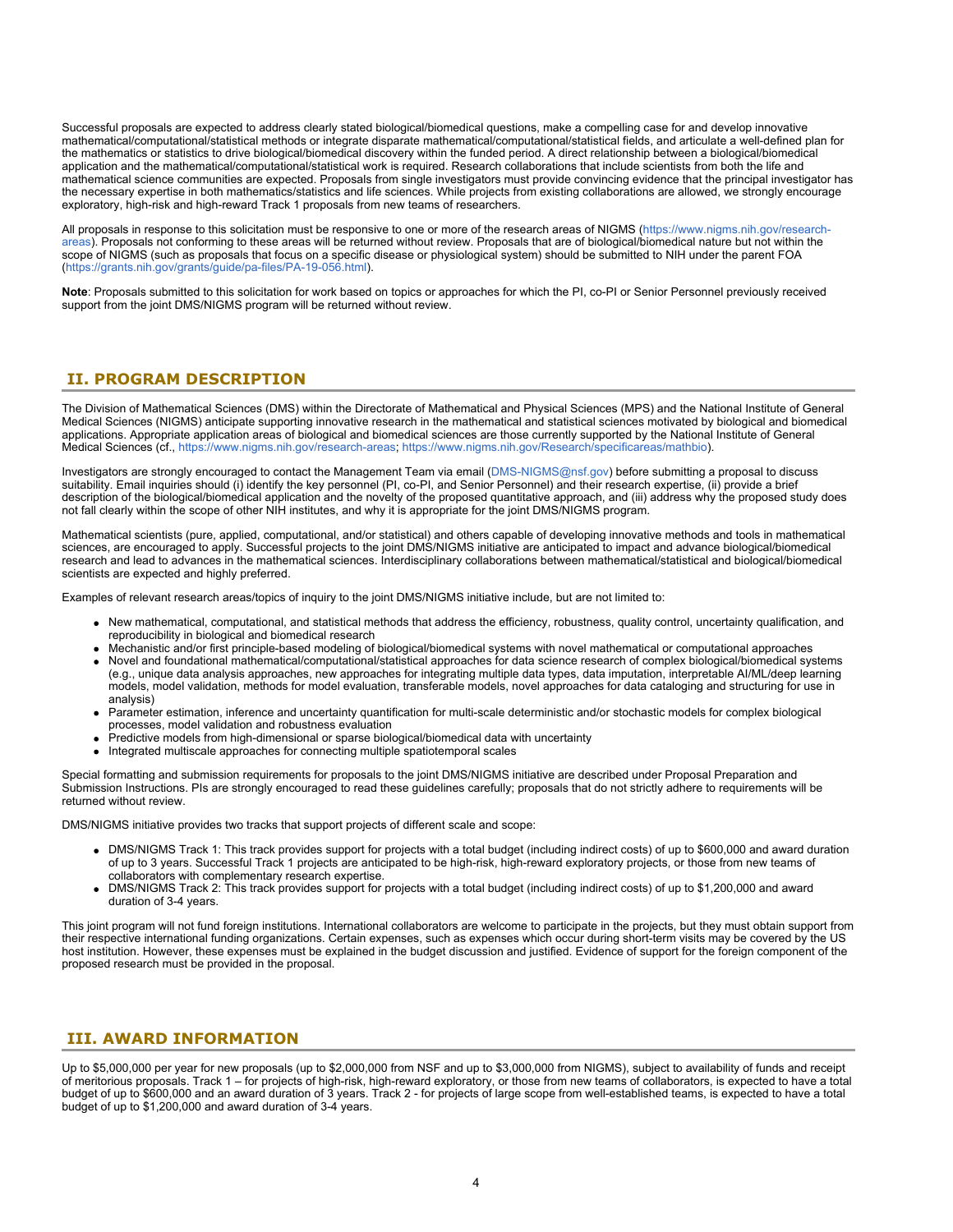Upon conclusion of the review process, meritorious proposals may be recommended for funding by either NIGMS or NSF, at the option of the agencies, not the grantee. Subsequent grant administration procedures will be in accordance with the individual policies of the awarding agency.

# <span id="page-4-0"></span> **IV. ELIGIBILITY INFORMATION**

#### **Who May Submit Proposals:**

The categories of proposers eligible to submit proposals to the National Science Foundation are identified in the NSF Proposal & Award Policies & Procedures Guide (PAPPG), Chapter I.E. Unaffiliated individuals are not eligible to submit proposals in response to this solicitation.

#### **Who May Serve as PI:**

There are no restrictions or limits.

#### **Limit on Number of Proposals per Organization:**

There are no restrictions or limits.

#### **Limit on Number of Proposals per PI or Co-PI:**

There are no restrictions or limits.

### <span id="page-4-1"></span> **V. PROPOSAL PREPARATION AND SUBMISSION INSTRUCTIONS**

### **A. Proposal Preparation Instructions**

**Full Proposal Preparation Instructions**: Proposers may opt to submit proposals in response to this Program Solicitation via FastLane, Research.gov, or Grants.gov.

- Full proposals submitted via FastLane: Proposals submitted in response to this program solicitation should be prepared and submitted in accordance with the general guidelines contained in the *NSF Proposal & Award Policies & Procedures Guide* (PAPPG). The complete text of the PAPPG is available electronically on the NSF website at: [https://www.nsf.gov/publications/pub\\_summ.jsp?ods\\_key=pappg](https://www.nsf.gov/publications/pub_summ.jsp?ods_key=pappg). Paper copies of the PAPPG may be obtained from the NSF Publications Clearinghouse, telephone (703) 292-8134 or by e-mail from [nsfpubs@nsf.gov](mailto:nsfpubs@nsf.gov). Proposers are reminded to identify this program solicitation number in the program solicitation block on the NSF Cover Sheet For Proposal to the National Science Foundation. Compliance with this requirement is critical to determining the relevant proposal processing guidelines. Failure to submit this information may delay processing.
- Full Proposals submitted via Research.gov: Proposals submitted in response to this program solicitation should be prepared and submitted in accordance with the general guidelines contained in the *NSF Proposal and Award Policies and Procedures Guide* (PAPPG). The complete text of the PAPPG is available electronically on the NSF website at: [https://www.nsf.gov/publications/pub\\_summ.jsp?ods\\_key=pappg](https://www.nsf.gov/publications/pub_summ.jsp?ods_key=pappg). Paper copies of the PAPPG may be obtained from the NSF Publications Clearinghouse, telephone (703) 292-8134 or by e-mail from [nsfpubs@nsf.gov](mailto:nsfpubs@nsf.gov). The Prepare New Proposal setup will prompt you for the program solicitation number.
- Full proposals submitted via Grants.gov: Proposals submitted in response to this program solicitation via Grants.gov should be prepared and submitted in accordance with the *NSF Grants.gov Application Guide: A Guide for the Preparation and Submission of NSF Applications via Grants.gov*. The complete text of the *NSF Grants.gov Application Guide* is available on the Grants.gov website and on the NSF website at: [\(https://www.nsf.gov/publications/pub\\_summ.jsp?ods\\_key=grantsgovguide](https://www.nsf.gov/publications/pub_summ.jsp?ods_key=grantsgovguide)). To obtain copies of the Application Guide and Application Forms Package, click on the Apply tab on the Grants.gov site, then click on the Apply Step 1: Download a Grant Application Package and Application Instructions link and enter the funding opportunity number, (the program solicitation number without the NSF prefix) and press the Download Package button. Paper copies of the Grants.gov Application Guide also may be obtained from the NSF Publications Clearinghouse, telephone (703) 292-8134 or by e-mail from [nsfpubs@nsf.gov](mailto:nsfpubs@nsf.gov).

In determining which method to utilize in the electronic preparation and submission of the proposal, please note the following:

Collaborative Proposals. All collaborative proposals submitted as separate submissions from multiple organizations must be submitted via FastLane or Research.gov. PAPPG Chapter II.D.3 provides additional information on collaborative proposals.

See PAPPG Chapter II.C.2 for guidance on the required sections of a full research proposal submitted to NSF. Please note that the proposal preparation instructions provided in this program solicitation may deviate from the PAPPG instructions.

#### *The following instructions deviate from guidelines in the PAPPG and NSF Grants.gov Application Guide or emphasize changes from the last solicitation.*

Prospective investigators are strongly encouraged to discuss their proposals with the program directors via email ([DMS-NIGMS@nsf.gov](mailto:DMS-NIGMS@nsf.gov)) before submission to ask if the proposed project is relevant to both DMS and NIGMS. Biological application areas are restricted to those currently supported by the NIGMS (see<http://www.nigms.nih.gov/Research/>); projects which fall clearly within the scope of other NIH institutes will be returned without review.

**Proposal Title:** Titles of Track 1 proposals submitted to the joint DMS/NIGMS initiative should begin with "DMS/NIGMS 1: " followed by a substantive title. Titles of Track 2 proposals should begin with "DMS/NIGMS 2:" followed by a substantive title.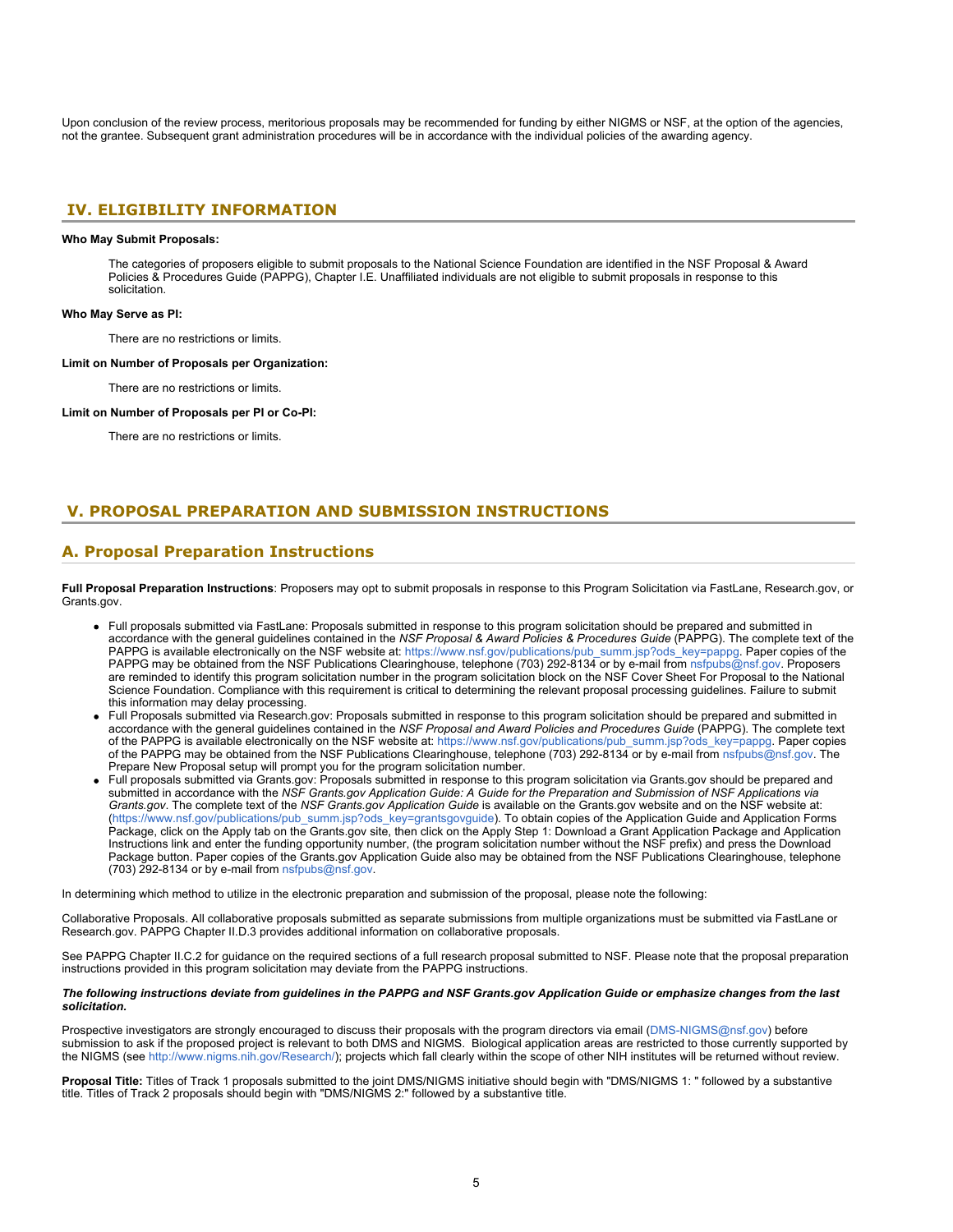<span id="page-5-1"></span>**Project Description:** The 15-page project description **MUST** consist of two distinct parts: (1) A **maximum of 12 pages** at the beginning of the project description addressing the NSF criterion of *Intellectual Merit*. (Note that this NSF criterion corresponds with the NIH criteria of Significance, Investigators, Innovation, Approach, and Environment; see "Additional Solicitation Specific Review Criteria" below); and (2) a separate section at the end of the project description, **not more than 3 pages long**, clearly titled "**Broader Impacts**," which must address the NSF criterion of *Broader Impacts* (see "Merit Review Criteria" below for a full definition and discussion of what constitutes Broader Impacts).

**Results from Prior NSF and/or NIH Support:** If any Principal Investigator (PI) or co-PI identified on the project has received NSF or NIH funding with (i) an award with an end date in the past five years, or (ii) any current funding, including any no cost extensions, information on the award(s) **is required**. Each PI and co-PI who has received more than one award must report on the award most closely related to the proposal. No **more than five total** pages may be used to describe the results, which must be summarized in a **single, separate section, clearly titled "Results from Prior NSF/NIH Support**." This section may be included in either the 12-pages covering Intellectual Merit or the 3-pages on Broader Impacts, at the PI's discretion.

The following information must be provided:

- *a. the NSF or NIH award number, amount and period of support;*
- *b. the title of the project;*
- *c. a summary of the results of the completed work, including accomplishments related to the Broader Impact activities supported by the award and, for a research project, any contribution to the development of human resources in science and engineering;*
- *d. publications resulting from the NSF or NIH award; and*
- *e. evidence of research products and their availability, including, but not limited to: data, publications, samples, physical collections, software, and models, as described in any Data Management Plan.*

Reviewers will be asked to comment on the quality of the prior work described in this section of the proposal.

**Project Management Plan**: All proposals **MUST** include a Project Management Plan, **no more than 3 pages long**, submitted as a **separate Supplementary Document**.

- 1. For projects involving more than one investigator, the plan should discuss the role of each investigator, as well as the governance and organizational structure of the leadership team and the research project, including communication plans, process for making decisions on scientific direction, and procedures for resolving conflicts.
- 2. For projects with only one investigator, the plan should document the PI's necessary qualifications in both biological/biomedical and mathematical sciences.

The roles and administrative, technical, and scientific responsibilities for the project should be delineated for the investigator(s) and other collaborators. The distribution of resources to specific components of the project must be delineated in the Project Management Plan. In the event of an award, the requested allocation may be reflected in a footnote on the NIH Notice of Grant Award (NOGA). This information should be submitted separately as a **Supplementary Document.**

**Protection of Human Subjects/Use and Care of Vertebrate Animals:** Both NSF and NIH have rules regarding the use of human subjects and/or vertebrate animals in research. Proposals that involve human subjects or use vertebrate animals **MUST INCLUDE** the information required by both agencies. See the NSF PAPPG AND the NIH PHS Form 398 for additional information. Information on the use of human subjects and/or vertebrate animals is considered in the review of the proposals and should be submitted separately as a **Supplementary Document**.

Letters of Collaboration: Letters of collaboration document significant collaborative arrangements and must be limited to stating the intent to collaborate and should not contain endorsements or evaluation of the proposed project or investigators. The recommended format for letters of collaboration is as follows**:**

"If the proposal submitted by Dr. [insert the full name of the Principal Investigator] entitled [insert the proposal title] is selected for funding by NSF or NIH, it is my intent to collaborate and/or commit resources as detailed in the Project Description or the Facilities, Equipment or Other Resources section of the proposal."

The Project Description should document the need for and nature of collaborations, such as intellectual contributions to the project, permission to access a site, an instrument, or a facility, offer of data, samples and materials for research, logistical support to the research and education program, or mentoring of U.S. students at a foreign site. All letters of collaboration must be included at the time of submission as separate **Supplementary Documents**.

Departure from this format may result in the proposal being returned without review.

# <span id="page-5-0"></span> **B. Budgetary Information**

#### **Cost Sharing:**

Inclusion of voluntary committed cost sharing is prohibited.

### **C. Due Dates**

**Submission Window Date(s)** (due by 5 p.m. submitter's local time):

September 01, 2020 - September 18, 2020

September 1 - September 18, Annually Thereafter

### <span id="page-5-2"></span> **D. FastLane/Research.gov/Grants.gov Requirements**

**For Proposals Submitted Via FastLane or Research.gov:**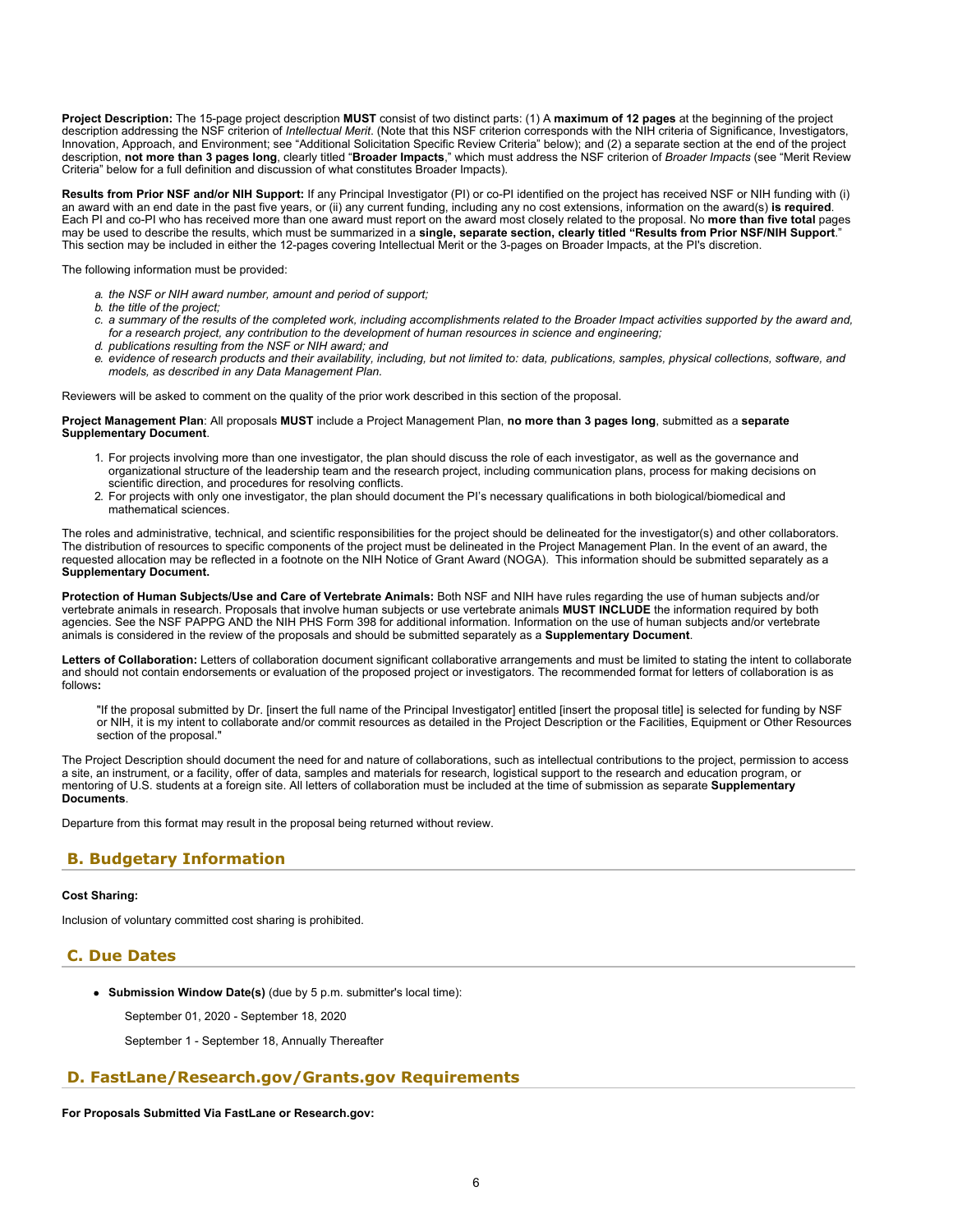To prepare and submit a proposal via FastLane, see detailed technical instructions available at:

<https://www.fastlane.nsf.gov/a1/newstan.htm>. To prepare and submit a proposal via Research.gov, see detailed technical instructions available at: [https://www.research.gov/research-portal/appmanager/base/desktop?](https://www.research.gov/research-portal/appmanager/base/desktop?_nfpb=true&_pageLabel=research_node_display&_nodePath=/researchGov/Service/Desktop/ProposalPreparationandSubmission.html)

[\\_nfpb=true&\\_pageLabel=research\\_node\\_display&\\_nodePath=/researchGov/Service/Desktop/ProposalPreparationandSubmission.html](https://www.research.gov/research-portal/appmanager/base/desktop?_nfpb=true&_pageLabel=research_node_display&_nodePath=/researchGov/Service/Desktop/ProposalPreparationandSubmission.html). For FastLane or Research.gov user support, call the FastLane and Research.gov Help Desk at 1-800-673-6188 or e-mail [fastlane@nsf.gov](mailto:fastlane@nsf.gov) or [rgov@nsf.gov](mailto:rgov@nsf.gov). The FastLane and Research.gov Help Desk answers general technical questions related to the use of the FastLane and Research.gov systems. Specific questions related to this program solicitation should be referred to the NSF program staff contact(s) listed in Section VIII of this funding opportunity.

#### **For Proposals Submitted Via Grants.gov:**

Before using Grants.gov for the first time, each organization must register to create an institutional profile. Once registered, the applicant's organization can then apply for any federal grant on the Grants.gov website. Comprehensive information about using Grants.gov is available on the Grants.gov Applicant Resources webpage:<https://www.grants.gov/web/grants/applicants.html>. In addition, the NSF Grants.gov Application Guide (see link in Section V.A) provides instructions regarding the technical preparation of proposals via Grants.gov. For Grants.gov user support, contact the Grants.gov Contact Center at 1-800-518-4726 or by email: [support@grants.gov.](mailto:support@grants.gov) The Grants.gov Contact Center answers general technical questions related to the use of Grants.gov. Specific questions related to this program solicitation should be referred to the NSF program staff contact(s) listed in Section VIII of this solicitation.

*Submitting the Proposal:* Once all documents have been completed, the Authorized Organizational Representative (AOR) must submit the application to Grants.gov and verify the desired funding opportunity and agency to which the application is submitted. The AOR must then sign and submit the application to Grants.gov. The completed application will be transferred to the NSF FastLane system for further processing.

Proposers that submitted via FastLane or Research.gov may use Research.gov to verify the status of their submission to NSF. For proposers that submitted via Grants.gov, until an application has been received and validated by NSF, the Authorized Organizational Representative may check the status of an application on Grants.gov. After proposers have received an e-mail notification from NSF, Research.gov should be used to check the status of an application.

### <span id="page-6-0"></span>**VI. NSF PROPOSAL PROCESSING AND REVIEW PROCEDURES**

Proposals received by NSF are assigned to the appropriate NSF program for acknowledgement and, if they meet NSF requirements, for review. All proposals are carefully reviewed by a scientist, engineer, or educator serving as an NSF Program Officer, and usually by three to ten other persons outside NSF either as *ad hoc* reviewers, panelists, or both, who are experts in the particular fields represented by the proposal. These reviewers are selected by Program Officers charged with oversight of the review process. Proposers are invited to suggest names of persons they believe are especially well qualified to review the proposal and/or persons they would prefer not review the proposal. These suggestions may serve as one source in the reviewer selection process at the Program Officer's discretion. Submission of such names, however, is optional. Care is taken to ensure that reviewers have no conflicts of interest with the proposal. In addition, Program Officers may obtain comments from site visits before recommending final action on proposals. Senior NSF staff further review recommendations for awards. A flowchart that depicts the entire NSF proposal and award process (and associated timeline) is included in PAPPG Exhibit III-1.

A comprehensive description of the Foundation's merit review process is available on the NSF website at: [https://www.nsf.gov/bfa/dias/policy/merit\\_review/](https://www.nsf.gov/bfa/dias/policy/merit_review/).

Proposers should also be aware of core strategies that are essential to the fulfillment of NSF's mission, as articulated in *[Building the Future: Investing in](https://www.nsf.gov/publications/pub_summ.jsp?ods_key=nsf18045) [Discovery and Innovation - NSF Strategic Plan for Fiscal Years \(FY\) 2018 – 2022](https://www.nsf.gov/publications/pub_summ.jsp?ods_key=nsf18045)*. These strategies are integrated in the program planning and implementation process, of which proposal review is one part. NSF's mission is particularly well-implemented through the integration of research and education and broadening participation in NSF programs, projects, and activities.

One of the strategic objectives in support of NSF's mission is to foster integration of research and education through the programs, projects, and activities it supports at academic and research institutions. These institutions must recruit, train, and prepare a diverse STEM workforce to advance the frontiers of science and participate in the U.S. technology-based economy. NSF's contribution to the national innovation ecosystem is to provide cutting-edge research under the guidance of the Nation's most creative scientists and engineers. NSF also supports development of a strong science, technology, engineering, and mathematics (STEM) workforce by investing in building the knowledge that informs improvements in STEM teaching and learning.

NSF's mission calls for the broadening of opportunities and expanding participation of groups, institutions, and geographic regions that are underrepresented in STEM disciplines, which is essential to the health and vitality of science and engineering. NSF is committed to this principle of diversity and deems it central to the programs, projects, and activities it considers and supports.

# <span id="page-6-1"></span>**A. Merit Review Principles and Criteria**

The National Science Foundation strives to invest in a robust and diverse portfolio of projects that creates new knowledge and enables breakthroughs in understanding across all areas of science and engineering research and education. To identify which projects to support, NSF relies on a merit review process that incorporates consideration of both the technical aspects of a proposed project and its potential to contribute more broadly to advancing NSF's mission "to promote the progress of science; to advance the national health, prosperity, and welfare; to secure the national defense; and for other purposes." NSF makes every effort to conduct a fair, competitive, transparent merit review process for the selection of projects.

#### **1. Merit Review Principles**

These principles are to be given due diligence by PIs and organizations when preparing proposals and managing projects, by reviewers when reading and evaluating proposals, and by NSF program staff when determining whether or not to recommend proposals for funding and while overseeing awards.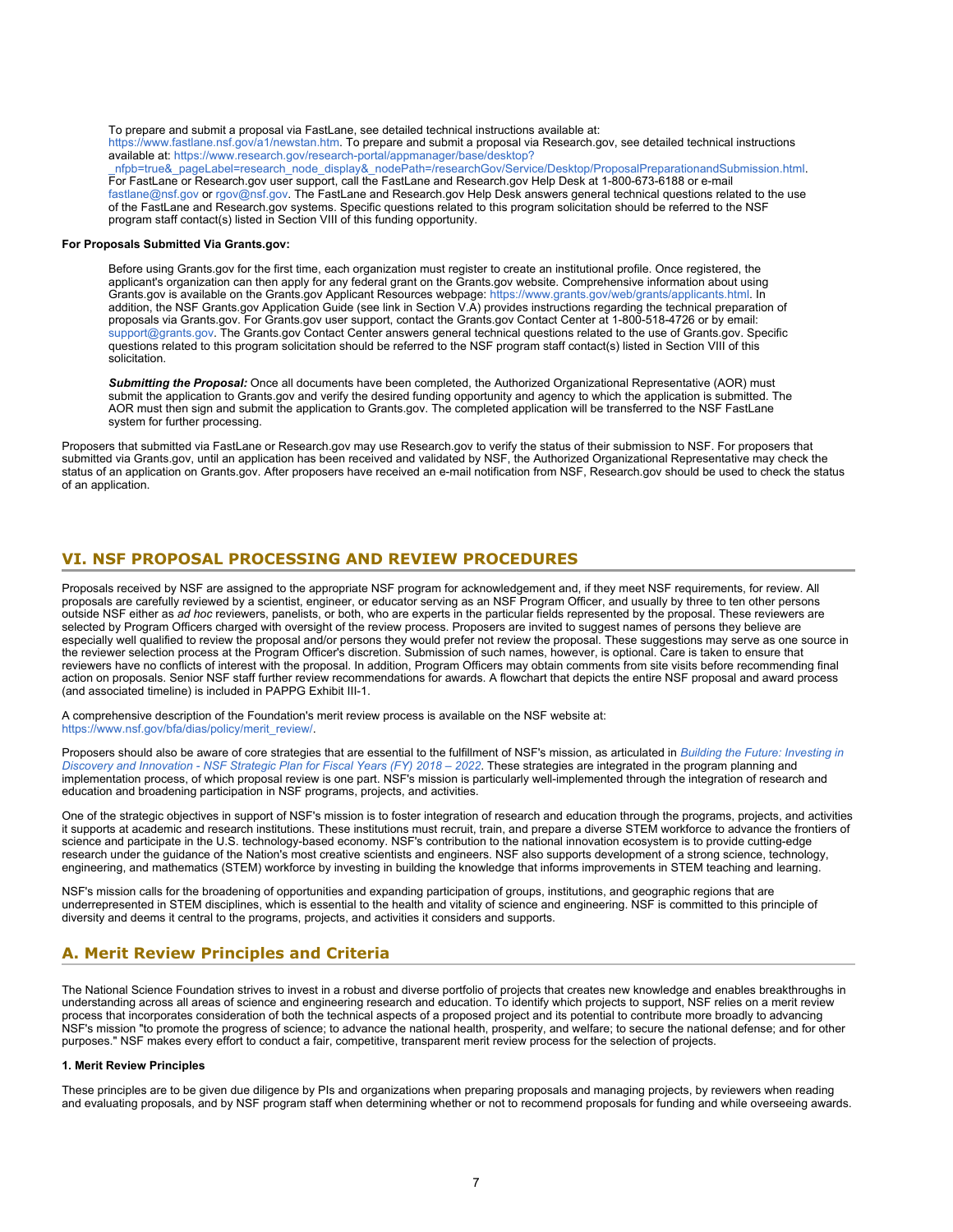Given that NSF is the primary federal agency charged with nurturing and supporting excellence in basic research and education, the following three principles apply:

- All NSF projects should be of the highest quality and have the potential to advance, if not transform, the frontiers of knowledge.
- NSF projects, in the aggregate, should contribute more broadly to achieving societal goals. These "Broader Impacts" may be accomplished through the research itself, through activities that are directly related to specific research projects, or through activities that are supported by, but are complementary to, the project. The project activities may be based on previously established and/or innovative methods and approaches, but in either case must be well justified.
- Meaningful assessment and evaluation of NSF funded projects should be based on appropriate metrics, keeping in mind the likely correlation between the effect of broader impacts and the resources provided to implement projects. If the size of the activity is limited, evaluation of that activity in isolation is not likely to be meaningful. Thus, assessing the effectiveness of these activities may best be done at a higher, more aggregated, level than the individual project.

With respect to the third principle, even if assessment of Broader Impacts outcomes for particular projects is done at an aggregated level, PIs are expected to be accountable for carrying out the activities described in the funded project. Thus, individual projects should include clearly stated goals, specific descriptions of the activities that the PI intends to do, and a plan in place to document the outputs of those activities.

These three merit review principles provide the basis for the merit review criteria, as well as a context within which the users of the criteria can better understand their intent.

#### **2. Merit Review Criteria**

All NSF proposals are evaluated through use of the two National Science Board approved merit review criteria. In some instances, however, NSF will employ additional criteria as required to highlight the specific objectives of certain programs and activities.

The two merit review criteria are listed below. **Both** criteria are to be given **full consideration** during the review and decision-making processes; each criterion is necessary but neither, by itself, is sufficient. Therefore, proposers must fully address both criteria. (PAPPG Chapter II.C.2.d(i). contains additional information for use by proposers in development of the Project Description section of the proposal). Reviewers are strongly encouraged to review the criteria, including PAPPG Chapter II.C.2.d(i), prior to the review of a proposal.

When evaluating NSF proposals, reviewers will be asked to consider what the proposers want to do, why they want to do it, how they plan to do it, how they will know if they succeed, and what benefits could accrue if the project is successful. These issues apply both to the technical aspects of the proposal and the way in which the project may make broader contributions. To that end, reviewers will be asked to evaluate all proposals against two criteria:

- **Intellectual Merit:** The Intellectual Merit criterion encompasses the potential to advance knowledge; and
- **Broader Impacts:** The Broader Impacts criterion encompasses the potential to benefit society and contribute to the achievement of specific, desired societal outcomes.

The following elements should be considered in the review for both criteria:

- 1. What is the potential for the proposed activity to
	- a. Advance knowledge and understanding within its own field or across different fields (Intellectual Merit); and
	- b. Benefit society or advance desired societal outcomes (Broader Impacts)?
- 2. To what extent do the proposed activities suggest and explore creative, original, or potentially transformative concepts?
- 3. Is the plan for carrying out the proposed activities well-reasoned, well-organized, and based on a sound rationale? Does the plan incorporate a mechanism to assess success?
- 4. How well qualified is the individual, team, or organization to conduct the proposed activities?
- 5. Are there adequate resources available to the PI (either at the home organization or through collaborations) to carry out the proposed activities?

Broader impacts may be accomplished through the research itself, through the activities that are directly related to specific research projects, or through activities that are supported by, but are complementary to, the project. NSF values the advancement of scientific knowledge and activities that contribute to achievement of societally relevant outcomes. Such outcomes include, but are not limited to: full participation of women, persons with disabilities, and underrepresented minorities in science, technology, engineering, and mathematics (STEM); improved STEM education and educator development at any level; increased public scientific literacy and public engagement with science and technology; improved well-being of individuals in society; development of a diverse, globally competitive STEM workforce; increased partnerships between academia, industry, and others; improved national security; increased economic competitiveness of the United States; and enhanced infrastructure for research and education.

Proposers are reminded that reviewers will also be asked to review the Data Management Plan and the Postdoctoral Researcher Mentoring Plan, as appropriate.

#### **Additional Solicitation Specific Review Criteria**

Proposals submitted to this competition will be evaluated based on their value in advancing mathematical or statistical theory or methodology, as well as their impact on important biological/biomedical problems. Both NIH and NSF review criteria will be used. When responding to the NIH review criteria, reviewers will provide an overall NIH impact score to reflect their assessment of the likelihood for the project to exert a sustained, powerful influence on the research field(s) involved, in consideration of the following five scored review criteria, and additional review criteria. Reviewers will consider each of the review criteria below in the determination of scientific merit. An application does not need to be strong in all categories to be judged likely to have major scientific impact. The five core review criteria for NIH are:

- Significance: Does the project address an important problem or a critical barrier to progress in the field? Is the prior research that serves as the key support for the proposed project rigorous? If the aims of the project are achieved, how will scientific knowledge, technical capability, and/or clinical practice be improved? How will successful completion of the aims change the concepts, methods, technologies, treatments, services, or preventative interventions that drive this field?
- Investigator(s): Are the Principal Investigators, collaborators, and other researchers well suited to the project? If Early Stage Investigators or New Investigators, or in the early stages of independent careers, do they have appropriate experience and training? If established, have they demonstrated an ongoing record of accomplishments that have advanced their field(s)? If the project involves multiple investigators, do the investigators have complementary and integrated expertise; are their leadership approach, governance and organizational structure appropriate for the project?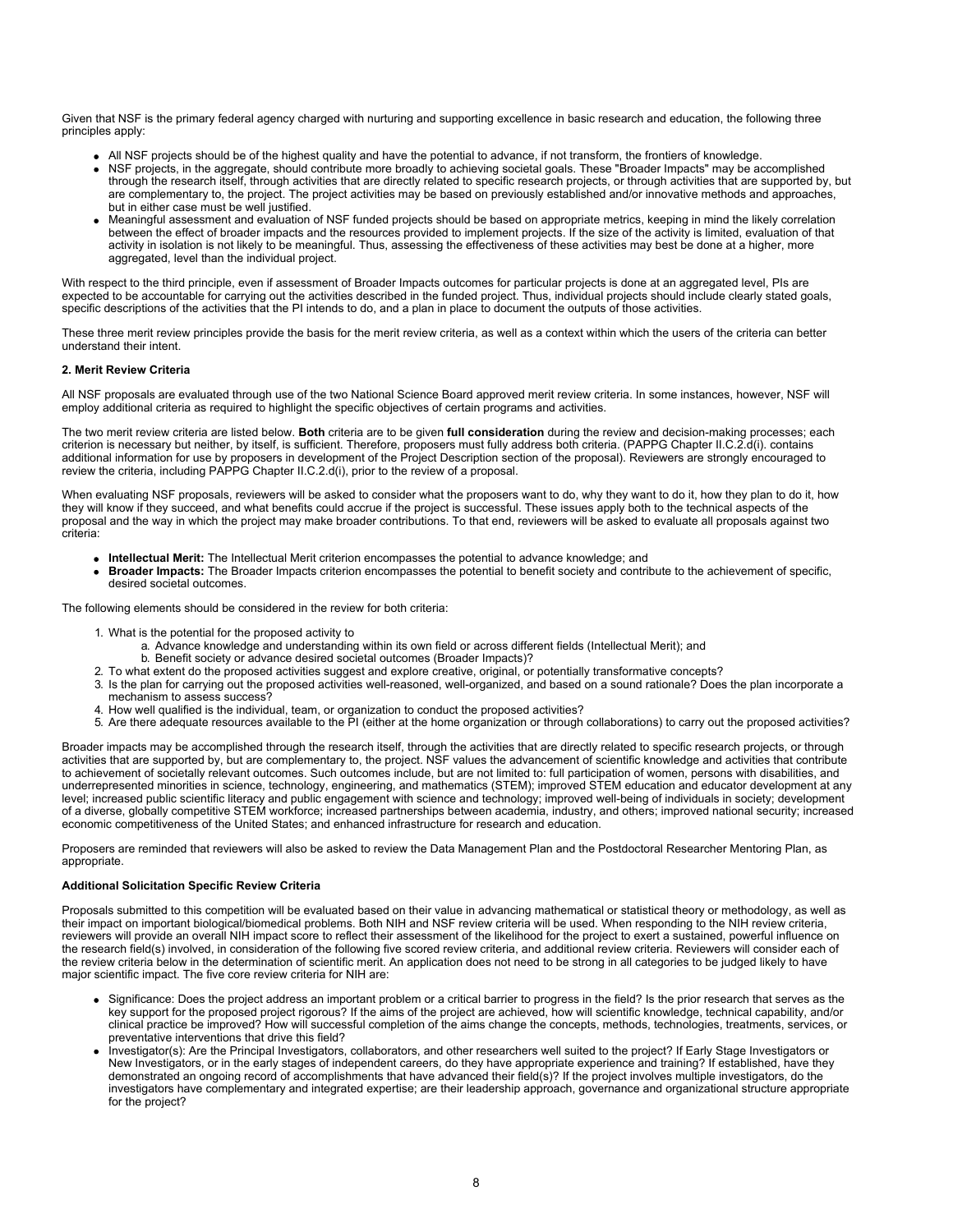Innovation: Does the application challenge and seek to shift current research or clinical practice paradigms by utilizing novel theoretical concepts, approaches or methodologies, instrumentation, or interventions? Are the concepts, approaches or methodologies, instrumentation, or interventions novel to one field of research or novel in a broad sense? Is a refinement, improvement, or new application of theoretical concepts, approaches or methodologies, instrumentation, or interventions proposed?

- Approach: Are the overall strategy, methodology, and analyses well-reasoned and appropriate to accomplish the specific aims of the project? Have the investigators included plans to address weaknesses in the rigor of prior research that serves as the key support for the proposed project? Are potential problems, alternative strategies, and benchmarks for success presented? If the project is in the early stages of development, will the strategy establish feasibility and will particularly risky aspects be managed? Have the investigators presented adequate plans to address relevant biological variables, such as sex, for studies in vertebrate animals or human subjects? If the project involves human subjects and/or NIH-defined clinical research, are the plans to address 1) the protection of human subjects from research risks, and 2) inclusion (or exclusion) of individuals on the basis of sex/gender, race, and ethnicity, as well as the inclusion or exclusion of individuals of all ages (including children and older adults), justified in terms of the scientific goals and research strategy proposed?
- Environment: Will the scientific environment in which the work will be done contribute to the probability of success? Are the institutional support, equipment, and other physical resources available to the investigators adequate for the project proposed? Will the project benefit from unique features of the scientific environment, subject populations, or collaborative arrangements?

In addition to the above review criteria, the following criteria will be addressed and considered in the determination of scientific merit and the rating if any are relevant to the proposed project:

- Protections for Human Subjects: For research that involves human subjects but does not involve one of the categories of research that are exempt under 45 CFR Part 46, the committee will evaluate the justification for involvement of human subjects and the proposed protections from research risk relating to their participation according to the following five review criteria: 1) risk to subjects, 2) adequacy of protection against risks, 3) potential benefits to the subjects and others, 4) importance of the knowledge to be gained, and 5) data and safety monitoring for clinical trials. For research that involves human subjects and meets the criteria for one or more of the categories of research that are exempt under 45 CFR Part 46, the committee will evaluate: 1) the justification for the exemption, 2) human subjects involvement and characteristics, and 3) sources of materials. For additional information on review of the Human Subjects section, please refer to the NIH [Guidelines for the Review of](https://grants.nih.gov/grants/guide/url_redirect.htm?id=11174) [Inclusion in Clinical Research.](https://grants.nih.gov/grants/guide/url_redirect.htm?id=11174)
- Inclusion of Women, Minorities, and Individuals Across the Lifespan: When the proposed project involves human subjects and/or NIH-defined clinical research, the committee will evaluate the proposed plans for the inclusion (or exclusion) of individuals on the basis of sex/gender, race, and ethnicity, as well as the inclusion (or exclusion) of individuals of all ages (including children and older adults) to determine if it is justified in terms of the scientific goals and research strategy proposed. For additional information on review of the Inclusion section, please refer to the NIH [Guidelines for the Review of Inclusion in Clinical Research.](https://grants.nih.gov/grants/guide/url_redirect.htm?id=11174)
- Vertebrate Animals: The committee will evaluate the involvement of live vertebrate animals as part of the scientific assessment according to the following criteria: (1) description of proposed procedures involving animals, including species, strains, ages, sex, and total number to be used; (2) justifications for the use of animals versus alternative models and for the appropriateness of the species proposed; (3) interventions to minimize discomfort, distress, pain and injury; and (4) justification for euthanasia method if NOT consistent with the AVMA Guidelines for the Euthanasia of Animals. Reviewers will assess the use of chimpanzees as they would any other application proposing the use of vertebrate animals. For additional information on review of the Vertebrate Animals section, please refer to the NIH [Worksheet for Review of the Vertebrate](https://grants.nih.gov/grants/guide/url_redirect.htm?id=11150) [Animal Section.](https://grants.nih.gov/grants/guide/url_redirect.htm?id=11150)
- Biohazards: If materials or procedures are proposed that are potentially hazardous to research personnel and/or the environment, the adequacy of the proposed protection will be assessed.

As applicable for the project proposed, reviewers will address each of the following review considerations, but will not consider them in providing an overall NIH impact score.

- Budget and Period Support: Reviewers will consider whether the budget and the requested period of support are fully justified and reasonable in relation to the proposed research.
- Additional Comments to the Applicant: Reviewers may provide guidance to the applicant or recommend against resubmission without fundamental revision.

# <span id="page-8-0"></span> **B. Review and Selection Process**

Proposals submitted in response to this program solicitation will be reviewed by Ad hoc Review and/or Panel Review.

The review will be conducted jointly by NSF and NIH. Program staff from NIGMS are given access to every proposal submitted to the Joint DMS/NIGMS Initiative, as well as to all review information. Awards may be made by either NSF or NIH, at the option of the agencies, not the grantee. DMS and NIGMS will jointly select research projects for funding from among those designated as recommended for funding by the review process. Following this decision, the proposals will be divided between the two agencies for funding based on mutually agreed criteria and availability of funds. Proposals to be considered for funding by NIGMS will require the submission of an NIH R01 research grant application by the applicant organization. Those grant applications to be recommended for award by NIGMS will be subject to a second level of review by the National Advisory General Medical Sciences Council and by the NIGMS program officers.

Reviewers will be asked to evaluate proposals using two National Science Board approved merit review criteria and, if applicable, additional program specific criteria. A summary rating and accompanying narrative will generally be completed and submitted by each reviewer and/or panel. The Program Officer assigned to manage the proposal's review will consider the advice of reviewers and will formulate a recommendation.

After scientific, technical and programmatic review and consideration of appropriate factors, the NSF Program Officer recommends to the cognizant Division Director whether the proposal should be declined or recommended for award. NSF strives to be able to tell applicants whether their proposals have been declined or recommended for funding within six months. Large or particularly complex proposals or proposals from new awardees may require additional review and processing time. The time interval begins on the deadline or target date, or receipt date, whichever is later. The interval ends when the Division Director acts upon the Program Officer's recommendation.

After programmatic approval has been obtained, the proposals recommended for funding will be forwarded to the Division of Grants and Agreements for review of business, financial, and policy implications. After an administrative review has occurred, Grants and Agreements Officers perform the processing and issuance of a grant or other agreement. Proposers are cautioned that only a Grants and Agreements Officer may make commitments, obligations or awards on behalf of NSF or authorize the expenditure of funds. No commitment on the part of NSF should be inferred from technical or budgetary discussions with a NSF Program Officer. A Principal Investigator or organization that makes financial or personnel commitments in the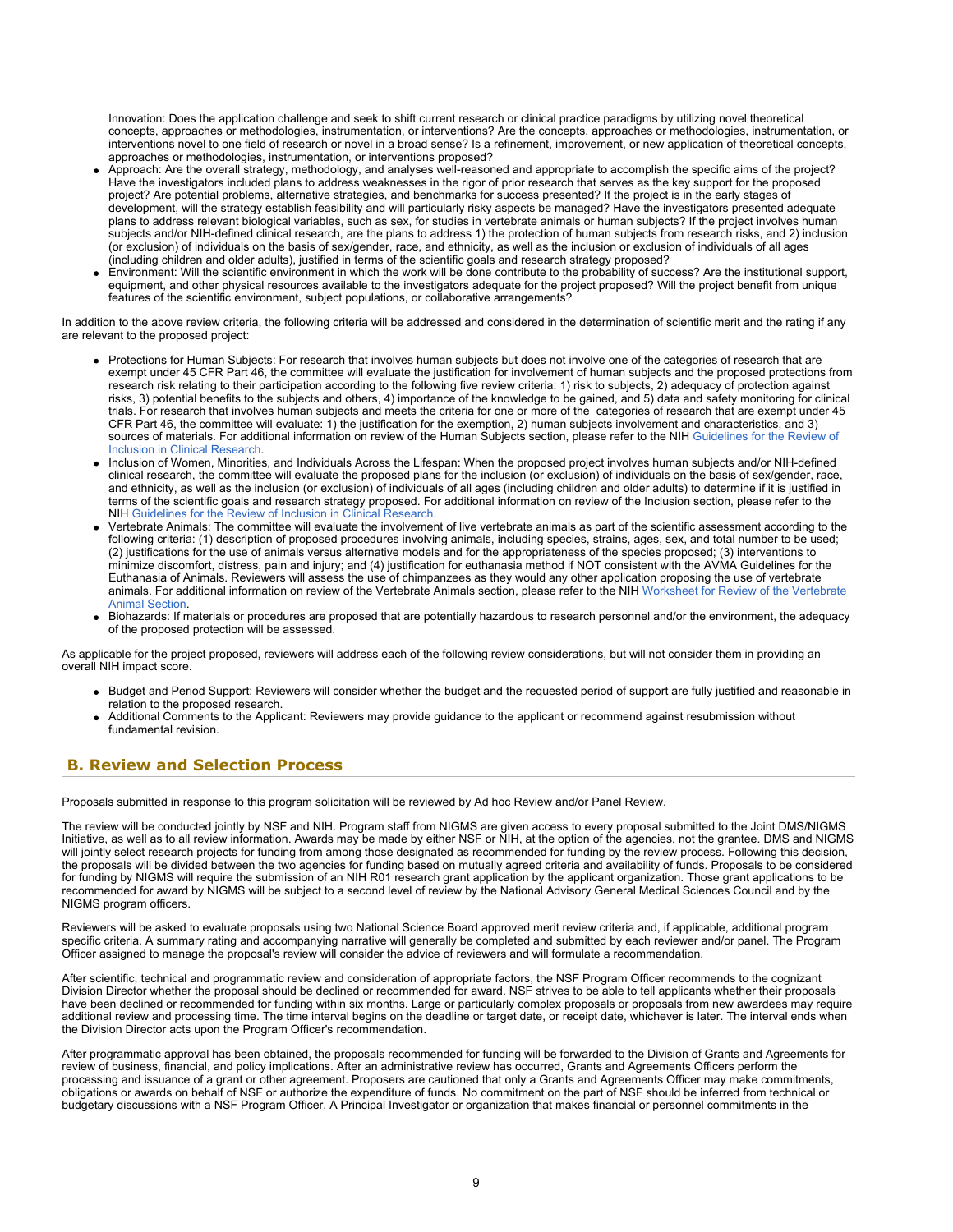absence of a grant or cooperative agreement signed by the NSF Grants and Agreements Officer does so at their own risk.

Once an award or declination decision has been made, Principal Investigators are provided feedback about their proposals. In all cases, reviews are treated as confidential documents. Verbatim copies of reviews, excluding the names of the reviewers or any reviewer-identifying information, are sent to the Principal Investigator/Project Director by the Program Officer. In addition, the proposer will receive an explanation of the decision to award or decline funding.

# <span id="page-9-0"></span> **VII. AWARD ADMINISTRATION INFORMATION**

# <span id="page-9-1"></span> **A. Notification of the Award**

Notification of the award is made to the submitting organization by a Grants Officer in the Division of Grants and Agreements. Organizations whose proposals are declined will be advised as promptly as possible by the cognizant NSF Program administering the program. Verbatim copies of reviews, not including the identity of the reviewer, will be provided automatically to the Principal Investigator. (See Section VI.B. for additional information on the review process.)

### <span id="page-9-2"></span> **B. Award Conditions**

An NSF award consists of: (1) the award notice, which includes any special provisions applicable to the award and any numbered amendments thereto; (2) the budget, which indicates the amounts, by categories of expense, on which NSF has based its support (or otherwise communicates any specific approvals or disapprovals of proposed expenditures); (3) the proposal referenced in the award notice; (4) the applicable award conditions, such as Grant General Conditions (GC-1)\*; or Research Terms and Conditions\* and (5) any announcement or other NSF issuance that may be incorporated by reference in the award notice. Cooperative agreements also are administered in accordance with NSF Cooperative Agreement Financial and Administrative Terms and Conditions (CA-FATC) and the applicable Programmatic Terms and Conditions. NSF awards are electronically signed by an NSF Grants and Agreements Officer and transmitted electronically to the organization via e-mail.

\*These documents may be accessed electronically on NSF's Website at [https://www.nsf.gov/awards/managing/award\\_conditions.jsp?org=NSF](https://www.nsf.gov/awards/managing/award_conditions.jsp?org=NSF). Paper copies may be obtained from the NSF Publications Clearinghouse, telephone (703) 292-8134 or by e-mail from [nsfpubs@nsf.gov.](mailto:nsfpubs@nsf.gov)

More comprehensive information on NSF Award Conditions and other important information on the administration of NSF awards is contained in the NSF *Proposal & Award Policies & Procedures Guide* (PAPPG) Chapter VII, available electronically on the NSF Website at [https://www.nsf.gov/publications/pub\\_summ.jsp?ods\\_key=pappg.](https://www.nsf.gov/publications/pub_summ.jsp?ods_key=pappg)

#### **Special Award Conditions:**

Attribution of support in publications must acknowledge the joint program, as well as the funding organization and award number, by including the phrase, "as part of the Joint DMS/NIGMS Initiative to Support Research at the Interface of the Biological and Mathematical Sciences."

Grants made by NSF will be subject to NSF's award conditions. Grants made by NIH will be subject to NIH's award conditions (see [http://grants.nih.gov/grants/policy/awardconditions.htm\)](http://grants.nih.gov/grants/policy/awardconditions.htm).

# <span id="page-9-3"></span> **C. Reporting Requirements**

For all multi-year grants (including both standard and continuing grants), the Principal Investigator must submit an annual project report to the cognizant Program Officer no later than 90 days prior to the end of the current budget period. (Some programs or awards require submission of more frequent project reports). No later than 120 days following expiration of a grant, the PI also is required to submit a final project report, and a project outcomes report for the general public.

Failure to provide the required annual or final project reports, or the project outcomes report, will delay NSF review and processing of any future funding increments as well as any pending proposals for all identified PIs and co-PIs on a given award. PIs should examine the formats of the required reports in advance to assure availability of required data.

PIs are required to use NSF's electronic project-reporting system, available through Research.gov, for preparation and submission of annual and final project reports. Such reports provide information on accomplishments, project participants (individual and organizational), publications, and other specific products and impacts of the project. Submission of the report via Research.gov constitutes certification by the PI that the contents of the report are accurate and complete. The project outcomes report also must be prepared and submitted using Research.gov. This report serves as a brief summary, prepared specifically for the public, of the nature and outcomes of the project. This report will be posted on the NSF website exactly as it is submitted by the PI.

More comprehensive information on NSF Reporting Requirements and other important information on the administration of NSF awards is contained in the *NSF Proposal & Award Policies & Procedures Guide* (PAPPG) Chapter VII, available electronically on the NSF Website at [https://www.nsf.gov/publications/pub\\_summ.jsp?ods\\_key=pappg.](https://www.nsf.gov/publications/pub_summ.jsp?ods_key=pappg)

Grants made by NSF will be subject to NSF's reporting requirements. Grants made by NIH will be subject to NIH's reporting requirements.

### <span id="page-9-4"></span> **VIII. AGENCY CONTACTS**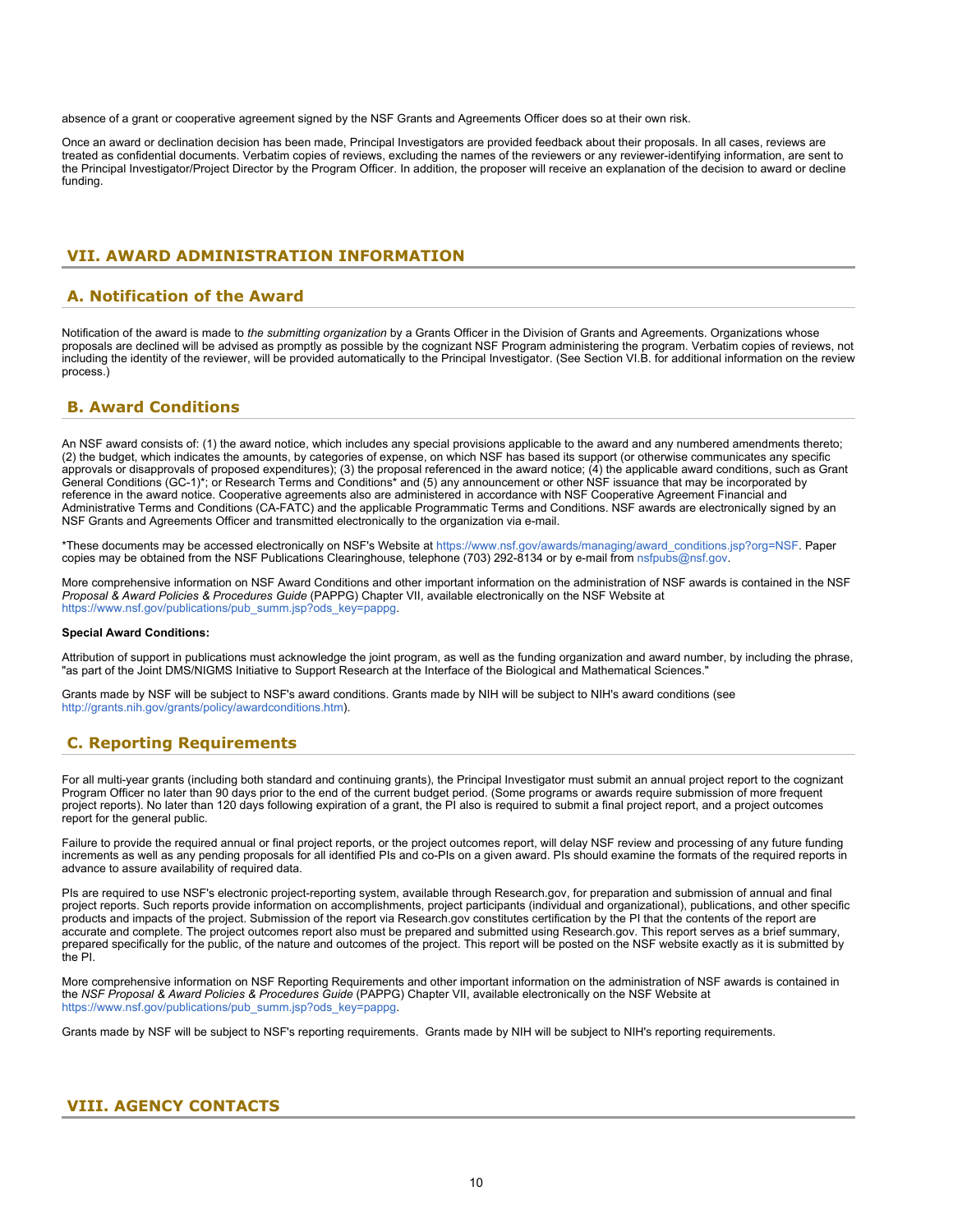*Please note that the program contact information is current at the time of publishing. See program website for any updates to the points of contact.* General inquiries regarding this program should be made to:

- Pedro F. Embid, Program Director, NSF/DMS, telephone: (703) 292-4859, email: [dms-nigms@nsf.gov](mailto:dms-nigms@nsf.gov)
- Zhilan J. Feng, Program Director, NSF/DMS, telephone: (703) 292-7523, email: [dms-nigms@nsf.gov](mailto:dms-nigms@nsf.gov)
- Eun Heui Kim, NSF telephone: (703) 292-2091, email: [eukim@nsf.gov](mailto:eukim@nsf.gov)
- Peter Lyster, Program Director, NIH/NIGMS, telephone: (703) 819-6093, email: [lysterpe@nigms.nih.gov](mailto:lysterpe@nigms.nih.gov)
- Han Nguyen, Program Director, NIH/NIGMS, telephone: (301) 594-4640, email: [han.nguyen@nih.gov](mailto:han.nguyen@nih.gov)
- Huixia Wang, NSF/DMS , telephone: (703) 292-2279, email: [dms-nigms@nsf.gov](mailto:dms-nigms@nsf.gov)

For questions related to the use of FastLane or Research.gov, contact:

- FastLane and Research.gov Help Desk: 1-800-673-6188
	- FastLane Help Desk e-mail: [fastlane@nsf.gov](mailto:fastlane@nsf.gov).

Research.gov Help Desk e-mail: [rgov@nsf.gov](mailto:rgov@nsf.gov)

For questions relating to Grants.gov contact:

Grants.gov Contact Center: If the Authorized Organizational Representatives (AOR) has not received a confirmation message from Grants.gov within 48 hours of submission of application, please contact via telephone: 1-800-518-4726; e-mail: [support@grants.gov.](mailto:support@grants.gov)

# <span id="page-10-0"></span> **IX. OTHER INFORMATION**

The NSF website provides the most comprehensive source of information on NSF Directorates (including contact information), programs and funding opportunities. Use of this website by potential proposers is strongly encouraged. In addition, "NSF Update" is an information-delivery system designed to keep potential proposers and other interested parties apprised of new NSF funding opportunities and publications, important changes in proposal and award policies and procedures, and upcoming NSF [Grants Conferences](https://www.nsf.gov/bfa/dias/policy/outreach.jsp). Subscribers are informed through e-mail or the user's Web browser each time new publications are issued that match their identified interests. "NSF Update" also is available on [NSF's website](https://www.nsf.gov/cgi-bin/goodbye?https://public.govdelivery.com/accounts/USNSF/subscriber/new?topic_id=USNSF_179).

Grants.gov provides an additional electronic capability to search for Federal government-wide grant opportunities. NSF funding opportunities may be accessed via this mechanism. Further information on Grants.gov may be obtained at [https://www.grants.gov.](https://www.grants.gov/)

About the National Institute of General Medical Sciences

The National Institute of General Medical Sciences (NIGMS) supports basic research that increases our understanding of biological processes and lays the foundation for advances in disease diagnosis, treatment, and prevention. NIGMS-funded scientists investigate how living systems work at a range of levels from molecules and cells to tissues and organs, in research organisms, humans, and populations. Additionally, to ensure the vitality and continued productivity of the research enterprise, NIGMS provides leadership in training the next generation of scientists, in enhancing the diversity of the scientific workforce, and in developing research capacity throughout the country.

For more information, go to the NIGMS website at<http://www.nigms.nih.gov/>.

# **ABOUT THE NATIONAL SCIENCE FOUNDATION**

The National Science Foundation (NSF) is an independent Federal agency created by the National Science Foundation Act of 1950, as amended (42 USC 1861-75). The Act states the purpose of the NSF is "to promote the progress of science; [and] to advance the national health, prosperity, and welfare by supporting research and education in all fields of science and engineering."

NSF funds research and education in most fields of science and engineering. It does this through grants and cooperative agreements to more than 2,000 colleges, universities, K-12 school systems, businesses, informal science organizations and other research organizations throughout the US. The Foundation accounts for about one-fourth of Federal support to academic institutions for basic research.

NSF receives approximately 55,000 proposals each year for research, education and training projects, of which approximately 11,000 are funded. In addition, the Foundation receives several thousand applications for graduate and postdoctoral fellowships. The agency operates no laboratories itself but does support National Research Centers, user facilities, certain oceanographic vessels and Arctic and Antarctic research stations. The Foundation also supports cooperative research between universities and industry, US participation in international scientific and engineering efforts, and educational activities at every academic level.

*Facilitation Awards for Scientists and Engineers with Disabilities* (FASED) provide funding for special assistance or equipment to enable persons with disabilities to work on NSF-supported projects. See the *NSF Proposal & Award Policies & Procedures Guide* Chapter II.E.6 for instructions regarding preparation of these types of proposals.